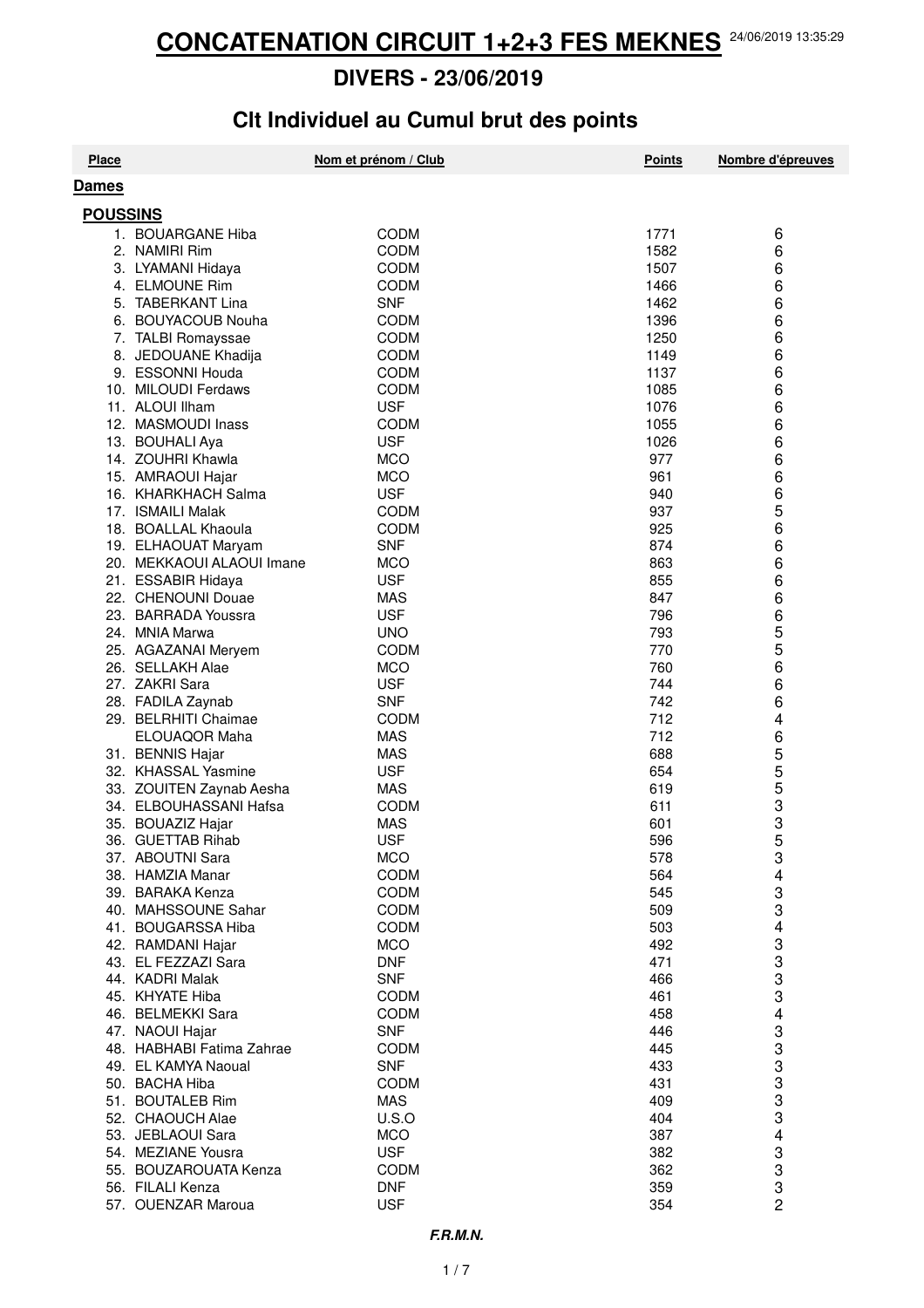# **Clt Individuel au Cumul brut des points**

| <b>Place</b>     |                                                       | Nom et prénom / Club       | <b>Points</b> | Nombre d'épreuves       |
|------------------|-------------------------------------------------------|----------------------------|---------------|-------------------------|
| <b>Dames</b>     |                                                       |                            |               |                         |
|                  |                                                       |                            |               |                         |
| <b>POUSSINS</b>  | 58. TAJANI Diae                                       | CODM                       | 304           |                         |
|                  |                                                       | <b>DNF</b>                 | 301           | 2<br>3                  |
|                  | 59. EL KHABCHI Sara<br>60. EL BOURAQADI Alae          | <b>CAT</b>                 | 286           |                         |
|                  |                                                       |                            |               | $\overline{c}$          |
|                  | 61. HARMOUCH Kaoutar<br>62. RAIS Salma                | <b>DNF</b><br><b>USF</b>   | 284<br>279    | 3<br>$\overline{c}$     |
|                  |                                                       | <b>USF</b>                 |               |                         |
|                  | 63. EL HAITMY Salma<br>64. CHFAIRA Aya                |                            | 265<br>261    | $\overline{c}$          |
|                  |                                                       | <b>CODM</b>                |               | $\overline{\mathbf{c}}$ |
|                  | 65. BERRADA Nada                                      | <b>CODM</b><br><b>CODM</b> | 250           | $\frac{2}{2}$           |
|                  | 66. MOUDDEN Maryam                                    | <b>SNF</b>                 | 246<br>219    | $\overline{c}$          |
|                  | 67. BOUHEZZA Sirine                                   |                            | 213           | $\overline{c}$          |
|                  | 68. BOURAMDANE Lina<br>69. ALAMI Hiba                 | <b>DNF</b>                 | 207           |                         |
|                  |                                                       | <b>MAS</b>                 | 206           | $\frac{1}{2}$           |
|                  | 70. BENMOUSSA Fatima Zahrae<br>71. EL YAAGOUBI Meryem | <b>SNF</b><br><b>ABN</b>   | 201           | $\overline{c}$          |
|                  | 72. REMMANE Meryam                                    | <b>UNO</b>                 | 195           | $\overline{c}$          |
|                  | 73. HAOUI Firdaous                                    | <b>SNF</b>                 | 193           | $\overline{c}$          |
|                  | 74. ABDELMOUINE Aya                                   | <b>CODM</b>                | 179           | $\overline{c}$          |
|                  | 75. MAAZOUZI Nour Alimane                             | U.S.O                      | 176           | 1                       |
|                  | 76. RIHA Malak                                        | U.S.O                      | 173           | $\overline{c}$          |
|                  | 77. ABOU SAIF Roueya                                  | <b>CODM</b>                | 158           | $\overline{\mathbf{c}}$ |
|                  | 78. ABDALLAOUI MAANE Hakima                           | <b>DNF</b>                 | 151           | $\overline{c}$          |
|                  | 79. LAMRANI Bassma                                    | CAT                        | 138           | 1                       |
|                  | 80. EL HABACHI Hiba                                   | <b>DNF</b>                 | 117           | $\overline{c}$          |
|                  | 81. BENNIS Sofia                                      | <b>USF</b>                 | 116           | $\mathbf{1}$            |
|                  | 82. BENABDEJLIL Ghita                                 | <b>USF</b>                 | 86            | $\overline{\mathbf{c}}$ |
|                  | 83. BEN EL MOKADDEM Lina                              | <b>DNF</b>                 | 80            | $\overline{c}$          |
|                  | 84. HMAMSSI Meryem                                    | <b>MAS</b>                 | 72            | 1                       |
|                  | AIT BRAHIM Ouiam                                      | <b>MCO</b>                 | 72            | $\overline{c}$          |
|                  | 86. LACHKAR Najlae                                    | <b>MAS</b>                 | 62            | 1                       |
|                  | 87. ABDICH Chaimae                                    | <b>MAS</b>                 | 47            | 1                       |
|                  | 88. ARFAOUI Firdaous                                  | U.S.O                      | 41            | 1                       |
|                  |                                                       |                            |               |                         |
| <b>AVENIRS 1</b> |                                                       |                            |               |                         |
|                  | 1. SEFFAF Narjiss                                     | <b>CODM</b>                | 606           | 4                       |
|                  | 2. HARCHA Safia                                       | <b>CODM</b>                | 562           | 4                       |
|                  | 3. KOJMANE Aya                                        | <b>CODM</b>                | 532           | 4                       |
|                  | 4. CHTATI Arij                                        | <b>CODM</b>                | 507           | 4                       |
|                  | 5. YOUNES Safae                                       | U.S.O                      | 463           | 3<br>3<br>3             |
|                  | 6. SAIDI Sara                                         | <b>SNF</b>                 | 378           |                         |
|                  | 7. GUEMMI Nada                                        | <b>UNO</b>                 | 342           |                         |
|                  | 8. KHERCHOUCH Aya                                     | U.S.O                      | 330           | 3                       |
|                  | 9. MEKOUAR Zaynab                                     | <b>SNF</b>                 | 316           | 4                       |
|                  | 10. KADRI Ghita                                       | <b>SNF</b>                 | 307           |                         |
|                  | 11. AYACH Rahma Inas                                  | CAT                        | 272           |                         |
|                  | 12. HILMI Soundosse                                   | <b>CODM</b>                | 266           |                         |
|                  | 13. NASSIRI Jana                                      | <b>UNO</b>                 | 214           |                         |
|                  | 14. ZINEBI Najlae                                     | <b>CODM</b>                | 189           |                         |
|                  | 15. RAMI Kenza                                        | <b>DNF</b>                 | 183           |                         |
|                  | 16. SERRAR Kenza                                      | <b>CODM</b>                | 181           | 3232222                 |
|                  | 17. JAGOUI Rhosn                                      | U.S.O                      | 171           |                         |
|                  | 18. BENAZZI Niama                                     | <b>UNO</b>                 | 165           | $\overline{c}$          |
|                  | 19. EZZITOUNE Marwa                                   | <b>DNF</b>                 | 145           |                         |
|                  | 20. EL HAYOULI Yasmine                                | <b>USF</b>                 | 137           | $222$<br>$22$           |
|                  | 21. TAHIR Basma                                       | <b>CODM</b>                | 134           |                         |
|                  | 22. EL HAYOULI Nisrine                                | <b>USF</b>                 | 127           |                         |
|                  | RHANNAI Arwa                                          | <b>DNF</b>                 | 127           | $\overline{c}$          |
|                  | 24. AMAMOU Aicha                                      | <b>USF</b>                 | 116           | $\overline{2}$          |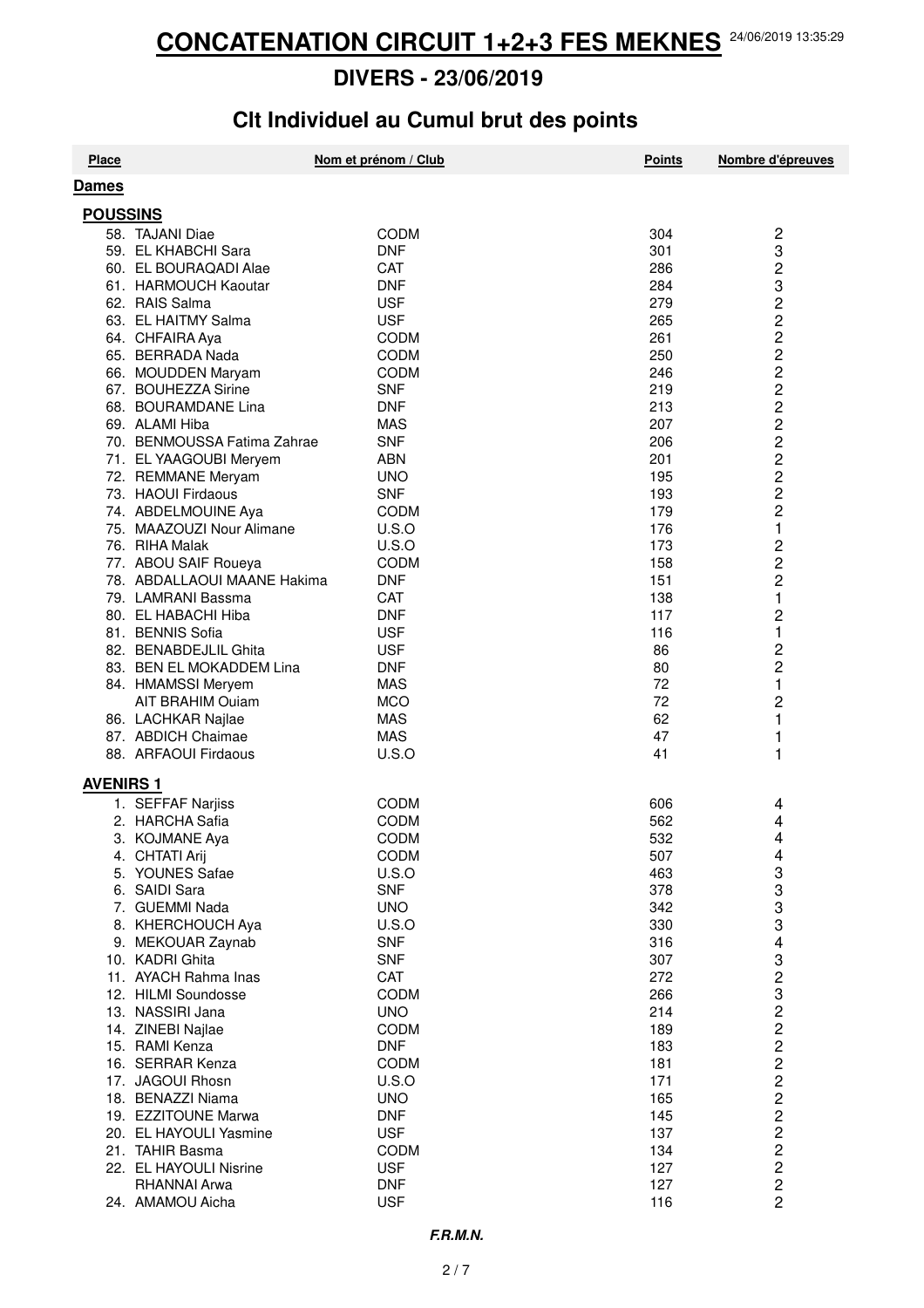# **Clt Individuel au Cumul brut des points**

| <b>Place</b>     |                                                    | Nom et prénom / Club | <b>Points</b> | Nombre d'épreuves                |  |
|------------------|----------------------------------------------------|----------------------|---------------|----------------------------------|--|
| <b>Dames</b>     |                                                    |                      |               |                                  |  |
| <b>AVENIRS 1</b> |                                                    |                      |               |                                  |  |
|                  | 25. BOUSLIKHANE Lina                               | <b>DNF</b>           | 104           | 2                                |  |
|                  | 26. AZIMOU Inas                                    | <b>CODM</b>          | 100           | $\overline{\mathbf{c}}$          |  |
|                  | 27. EATTARI Ghita                                  | U.S.O                | 78            | $\overline{c}$                   |  |
|                  | 28. EL OUAQOR Kenza                                | <b>MAS</b>           | 73            | $\mathbf{1}$                     |  |
|                  | 29. HAKIM Romayssae                                | <b>MAS</b>           | 52            | 1                                |  |
|                  | 30. BENJELLOUN Imane                               | <b>MAS</b>           | 31            | 1                                |  |
| <b>AVENIRS 2</b> |                                                    |                      |               |                                  |  |
|                  | 1. ZITOUNI Roumayssae                              | <b>CODM</b>          | 405           | 3                                |  |
|                  | 2. LACHKAR Rim                                     | <b>USF</b>           | 394           | 3                                |  |
|                  | 3. EL KILI Lina                                    | <b>CODM</b>          | 381           | 3                                |  |
|                  | 4. BAHMANE Aya                                     | <b>CODM</b>          | 371           | 3                                |  |
|                  | 5. ATTAOUI Hiba                                    | <b>CODM</b>          | 349           | 3                                |  |
|                  | 6. BADOUH Amira                                    | <b>CODM</b>          | 306           | 3                                |  |
|                  | 7. OMAR Raouane                                    | <b>MCO</b>           | 293           | 3                                |  |
|                  | 8. HIDAF Israe Arij                                | <b>CODM</b>          | 271           | 3                                |  |
|                  | 9. HAMMANI Iness                                   | <b>UNO</b>           | 260           | 3                                |  |
|                  | 10. AHERROUCH Soundosse                            | <b>CODM</b>          | 259           | $\frac{2}{3}$                    |  |
|                  | 11. HOUARI Nada                                    | <b>MCO</b>           | 228           |                                  |  |
|                  | 12. MOUDDEN Hajar                                  | <b>CODM</b>          | 225           | 3                                |  |
|                  | 13. ZAIMI Doha                                     | <b>CODM</b>          | 217           | 2322223                          |  |
|                  | 14. BELBACHIR Ibtissam                             | <b>MCO</b>           | 212           |                                  |  |
|                  | 15. HAMZIA Soundosse                               | <b>CODM</b>          | 185           |                                  |  |
|                  | 16. ROUKHAMI Inas                                  | <b>CODM</b>          | 174           |                                  |  |
|                  | 17. DKHIS Nour                                     | <b>CODM</b>          | 170           |                                  |  |
|                  | 18. HAOUDI Dina                                    | <b>USF</b>           | 165           |                                  |  |
|                  | 19. AMGHAD Hanae                                   | <b>MCO</b>           | 163           |                                  |  |
|                  | 20. ABDELMALIK Amira                               | <b>CODM</b>          | 161           |                                  |  |
|                  | 21. BOUABDELLAOUI Yasmine                          | <b>MCO</b>           | 157           |                                  |  |
|                  | 22. BELHAJ Malak                                   | <b>CODM</b>          | 156           | $\overline{c}$                   |  |
|                  | 23. ALMARJANI Khadija                              | <b>CODM</b>          | 153           | $\overline{c}$                   |  |
|                  | 24. SEGHROUCHNI Jannate                            | <b>DNF</b>           | 98            | $\overline{\mathbf{c}}$          |  |
|                  | 25. AMRANI Mayssae                                 | <b>UNO</b>           | 96            | $\overline{\mathbf{c}}$          |  |
|                  | 26. MARRAKCHI BENAZZOUZ Chama<br>27. BELMAHI Sahar | <b>USF</b>           | 91            | $\overline{c}$<br>$\overline{c}$ |  |
|                  | 28. BERRIMI Israe                                  | U.S.O<br><b>CODM</b> | 89<br>85      | $\overline{c}$                   |  |
|                  | 29. LEMRANI Ghita                                  | CODM                 | 84            | $\overline{\mathbf{c}}$          |  |
|                  | 30. AMAMOU Aya                                     | <b>USF</b>           | 70            | 2                                |  |
|                  | 31. RIHA Manal                                     | U.S.O                | 65            | 1                                |  |
|                  | 32. BENNIS Assia                                   | <b>USF</b>           | 59            | 2                                |  |
|                  | 33. BOUHMID Rayhana                                | <b>SNF</b>           | 58            | $\overline{c}$                   |  |
|                  | 34. EL HAOUAT Allae                                | <b>USF</b>           | 50            | 2                                |  |
|                  | 35. ABBAD ANDALOUSSI Kenza                         | <b>SNF</b>           | 49            | 1                                |  |
|                  | 36. EL KHABCHI Meryam                              | <b>DNF</b>           | 43            | 1                                |  |
|                  | EL BOUYOUSFI Lina                                  | <b>DNF</b>           | 43            | 1                                |  |
|                  | 38. SALMI Alae                                     | <b>UNO</b>           | 40            | 1                                |  |
|                  | 39. ISMAILI ALAOUI Marwa                           | <b>SNF</b>           | 27            | 1                                |  |
|                  | 40. IDRISSI ROCHI ISSI Inass                       | <b>DNF</b>           | 26            | 1                                |  |
|                  | 41. HAOUATI Malak                                  | <b>SNF</b>           | 14            | 1                                |  |
|                  |                                                    |                      |               |                                  |  |
|                  | <b>Messieurs</b>                                   |                      |               |                                  |  |
| <b>POUSSINS</b>  |                                                    |                      |               |                                  |  |

| 1. RHZAL Othmane       | UNO         | 1318 | 6 |
|------------------------|-------------|------|---|
| 2. AZIZ ALAOUI Hicham  | <b>CODM</b> | 1218 | 6 |
| 3. DAKIR Mohammed Anas | <b>USF</b>  | 1191 | 6 |
| 4. DRISSI Driss        | <b>SNF</b>  | 1143 | 6 |
|                        |             |      |   |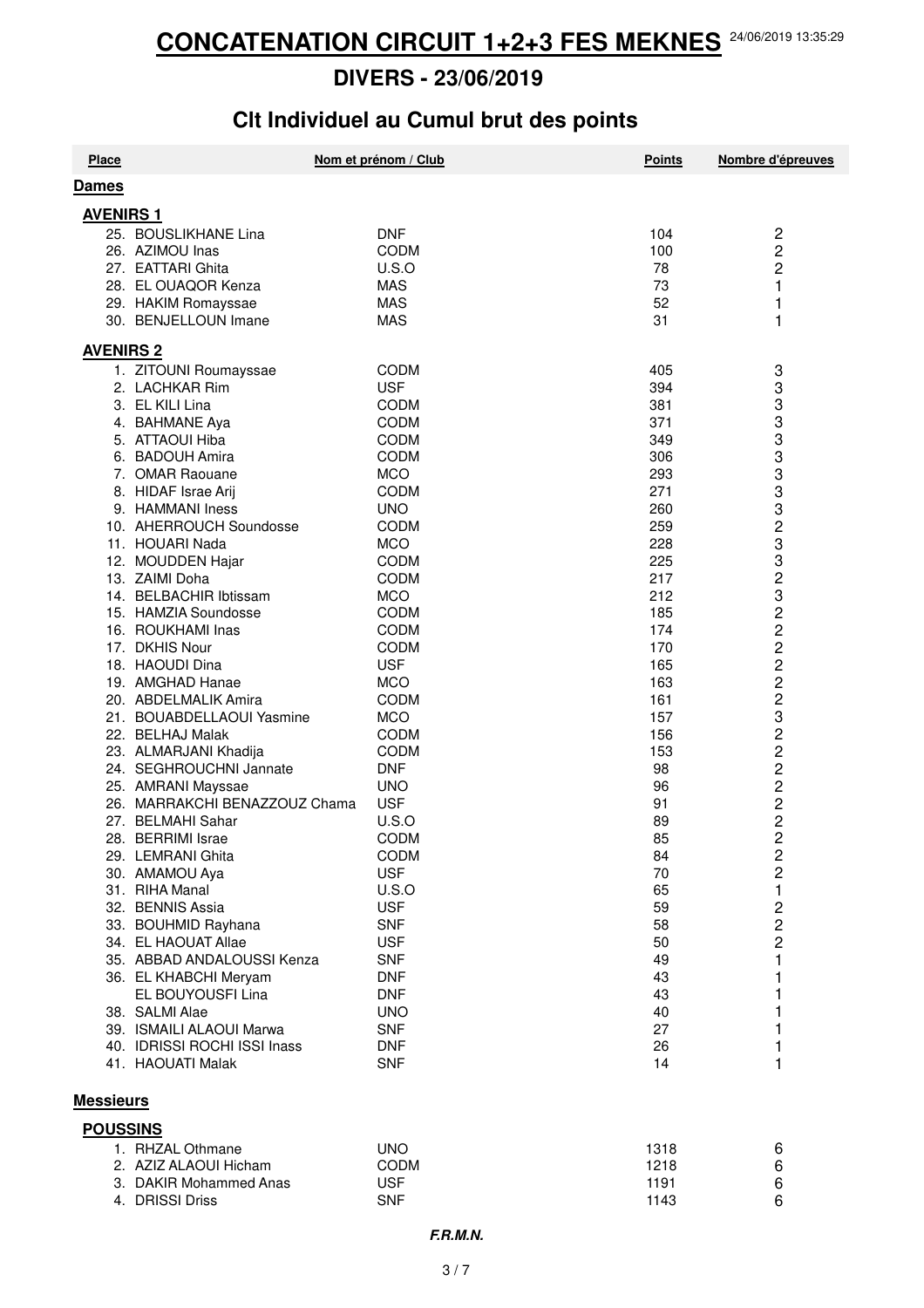# **Clt Individuel au Cumul brut des points**

| <b>Place</b>     |                                                    | Nom et prénom / Club     | <b>Points</b> | Nombre d'épreuves       |
|------------------|----------------------------------------------------|--------------------------|---------------|-------------------------|
| <b>Messieurs</b> |                                                    |                          |               |                         |
| <b>POUSSINS</b>  |                                                    |                          |               |                         |
|                  | 5. BADOUH Abderrahmane                             | CODM                     | 1039          | 6                       |
|                  | 6. MOUFADDAL Mohaamed Zouhir                       | <b>UNO</b>               | 1033          | 6                       |
|                  | 7. TOUITA Mohamed Amine                            | <b>CODM</b>              | 1030          | 6                       |
|                  | 8. LARHLIMI Mohamed Tajeddine                      | <b>CODM</b>              | 941           | 6                       |
|                  | 9. LEMRANI Ayman                                   | <b>CODM</b>              | 935           | 6                       |
|                  | 10. DEQQAOUI Ibrahim                               | <b>USF</b>               | 919           | 6                       |
|                  | 11. ELAANNOUNI Omar                                | <b>USF</b>               | 866           | 6                       |
|                  | 12. OUBAD Zakariae                                 | <b>CODM</b>              | 854           | 6                       |
|                  | 13. STILI Imran                                    | U.S.O                    | 812           | 6                       |
|                  | 14. HAMMANI Mohamed Adam                           | <b>UNO</b>               | 791           | 6                       |
|                  | 15. LAAMIRI Haitam                                 | <b>CODM</b>              | 784           | 5                       |
|                  | 16. MHAMMEDI ALAOUI Mehdi                          | <b>SNF</b>               | 771           | 6                       |
|                  | 17. AYOUNI Houssam                                 | <b>CODM</b>              | 719           | 6                       |
|                  | 18. NAJI Jad                                       | <b>CODM</b>              | 704           | 6                       |
|                  | 19. LAKHAL Abdennour                               | <b>CODM</b>              | 675           | 6                       |
|                  | 20. ADNANE Mohamed Taha                            | <b>CODM</b>              | 658           | 5                       |
|                  | 21. BENKIEN Marwane                                | <b>MAS</b>               | 645           | 6                       |
|                  | LAAMARTI lyyad                                     | <b>CODM</b>              | 645           | 6                       |
|                  | 23. EL MAHI Othmane                                | <b>MCO</b>               | 644           | 5                       |
|                  | 24. IDRISSI Imad                                   | CODM                     | 629           | 5                       |
|                  | 25. STILI Ali                                      | U.S.O                    | 610           | 5<br>5                  |
|                  | 26. MOUTIA Ismail                                  | <b>USF</b>               | 548           |                         |
|                  | 27. RHALOUSSI Rayan                                | U.S.O                    | 513           | 4                       |
|                  | 28. ACHAOUI Hamza                                  | <b>USF</b>               | 494           | 5                       |
|                  | 29. BEN BRAHIM Omar                                | <b>MAS</b>               | 459           | 6                       |
|                  | 30. ELMRANI Mohamed Amine                          | <b>CODM</b>              | 436           | 3                       |
|                  | 31. KADDOURI AI Farouk                             | U.S.O                    | 433           | 4                       |
|                  | 32. CHEKKORI Yassine                               | <b>SNF</b>               | 425           | 4                       |
|                  | 33. TLEMCANI Akram                                 | <b>DNF</b>               | 404           | 3                       |
|                  | 34. TAOUSSI Ismail<br>35. IDRISSI BOUGRINE Othmane | <b>MAS</b><br><b>DNF</b> | 382<br>364    | 4<br>3                  |
|                  | 36. MATTOUS Ziad                                   | <b>UNO</b>               | 358           | 3                       |
|                  | 37. ETTAKI ELALAOUI Otmane                         | <b>CODM</b>              | 349           | 3                       |
|                  | 38. ZOHIR Khalil                                   | <b>MCO</b>               | 333           | 3                       |
|                  | 39. EL MECHERFI Adam                               | <b>CODM</b>              | 327           | 3                       |
|                  | 40. KABBAJ Haytham                                 | <b>CODM</b>              | 315           | 3                       |
|                  | 41. SQUALI KADIMI Hamza                            | <b>USF</b>               | 306           | 3                       |
|                  | 42. BELLARBI Mohamed                               | <b>CODM</b>              | 304           | 3                       |
|                  | 43. TALBI Rayane                                   | <b>CODM</b>              | 300           | 3                       |
|                  | 44. ELARFAOUI Mohamed                              | <b>CODM</b>              | 298           | 3                       |
|                  | 45. MOUTHIF Mohammed                               | <b>USF</b>               | 296           | 3                       |
|                  | 46. KAAOUAS Nouamane                               | <b>SNF</b>               | 295           | 3                       |
|                  | CHABLI Ziad                                        | <b>CODM</b>              | 295           | 3                       |
|                  | 48. ZOUHRI Mohamed Yassir                          | <b>UNO</b>               | 294           | 3                       |
|                  | 49. AHMIDDOUCHE Mohammed                           | <b>CODM</b>              | 291           | 3                       |
|                  | 50. LAMSIAH Oualid                                 | <b>UNO</b>               | 284           | 3                       |
|                  | 51. EL AZAMI EL IDRISSI Khalil                     | <b>MAS</b>               | 269           | 3                       |
|                  | 52. HIMAMA Yahya                                   | U.S.O                    | 262           | 3                       |
|                  | 53. OUALI Mohamed                                  | CAT                      | 259           | 3                       |
|                  | 54. OUADNOUNI Omar                                 | <b>DNF</b>               | 256           | $\overline{c}$          |
|                  | 55. HAMDAOUI Younes                                | U.S.O                    | 241           | 2                       |
|                  | 56. SAADI Hamza<br>57. LAZZOUZI Mohamed Taha       | <b>DNF</b><br><b>ABN</b> | 234<br>226    | 2<br>$\overline{c}$     |
|                  | 58. CARI Salah Eddine                              | <b>SNF</b>               | 223           | 3                       |
|                  | 59. BOUSSATATE Mouad                               | U.S.O                    | 222           | $\overline{\mathbf{c}}$ |
|                  | 60. BEN HLIMA Ziyad                                | <b>CODM</b>              | 215           | $\overline{\mathbf{c}}$ |
|                  | 61. SOUNI ALAMI Mohammed Charif                    | <b>MAS</b>               | 213           | 3                       |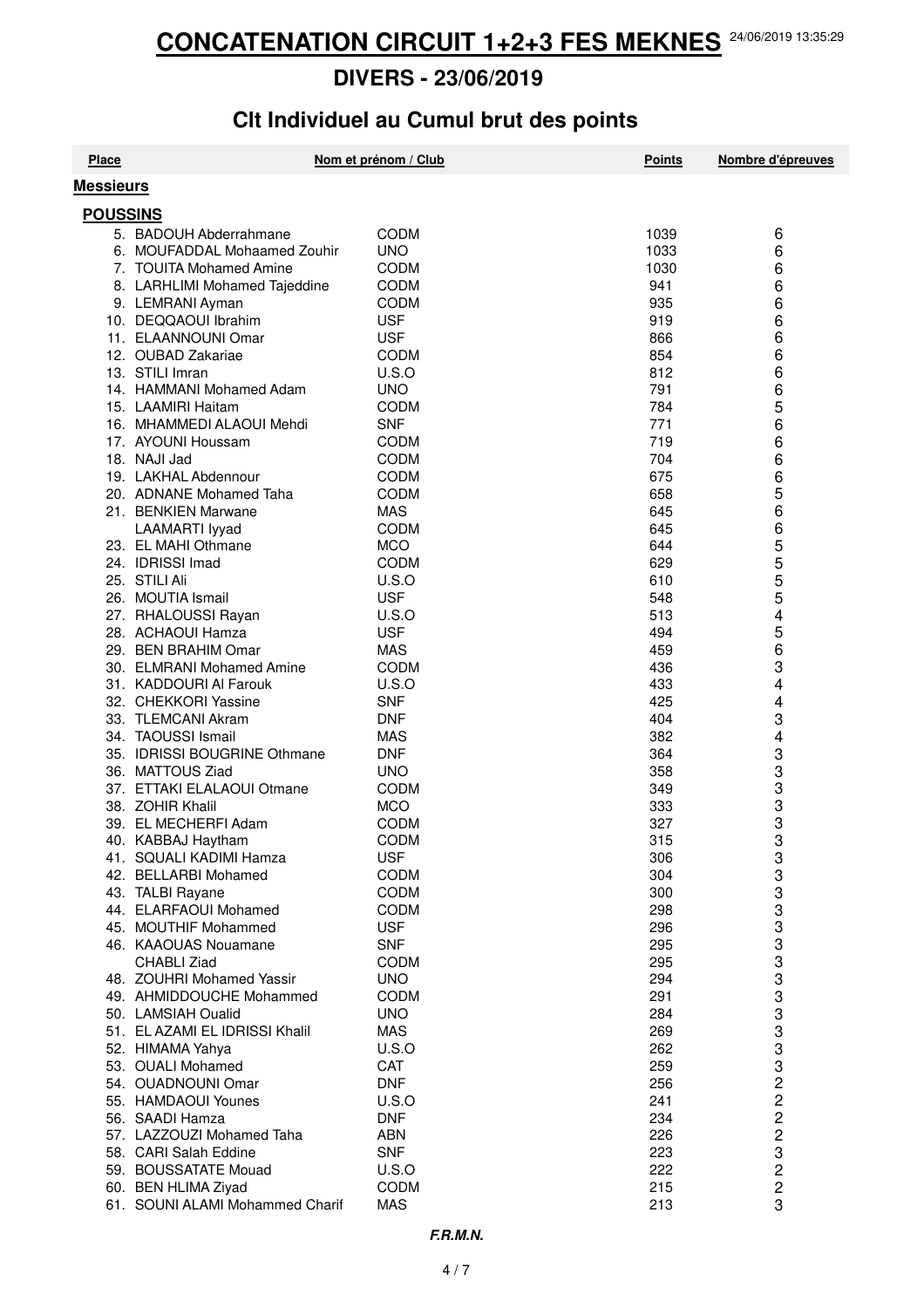# **Clt Individuel au Cumul brut des points**

| <b>Place</b>     |                                                    | Nom et prénom / Club         | <b>Points</b> | Nombre d'épreuves |
|------------------|----------------------------------------------------|------------------------------|---------------|-------------------|
| <b>Messieurs</b> |                                                    |                              |               |                   |
| <b>POUSSINS</b>  |                                                    |                              |               |                   |
|                  | 62. SAKHSOUKH Ayoub                                | <b>MCO EN</b>                | 208           | 3                 |
|                  | 63. ELHALAFI Yahya                                 | <b>UNO</b>                   | 207           | 3                 |
|                  | 64. KABOURI Abdellah                               | <b>UNO</b>                   | 200           | 3                 |
|                  | 65. RAMI Islam                                     | <b>SNF</b>                   | 190           |                   |
|                  | 66. NEJJARI Othmane                                | <b>MAS</b>                   | 168           | $\frac{2}{2}$     |
|                  | 67. HSSINOU Mohammed                               | <b>USF</b>                   | 166           | 3                 |
|                  | 68. BELAMIN Amjad                                  | <b>CODM</b>                  | 165           |                   |
|                  | 69. NAGRI Mehdi                                    | U.S.O                        | 164           | 2<br>2            |
|                  | 70. JEFFALI Salah Eddine                           | <b>MCO EN</b>                | 159           | 3                 |
|                  | 71. BENJILALI Yahya                                | <b>CAT</b>                   | 154           | $\overline{c}$    |
|                  | 72. HALLOUCH Nizar                                 | <b>DNF</b>                   | 148           | 2                 |
|                  | 73. DAHBI Adam                                     | <b>CODM</b>                  | 147           | $\overline{c}$    |
|                  | 74. MARIH Mohamed Yassine                          | <b>CODM</b>                  | 140           | 1                 |
|                  | 75. RAHAL Mohamed Adam                             | <b>ABN</b>                   | 127           | 2                 |
|                  | 76. ELACHHAB Mohammed                              | <b>MCO EN</b>                | 119           | 2                 |
|                  | 77. BERRIMI Walid                                  | <b>CODM</b>                  | 117           | 2                 |
|                  | 78. ELBASRI Ilyass                                 | <b>MCO EN</b>                | 116           | 2                 |
|                  | 79. RAOUAK Mohamed Ziyad                           | <b>CODM</b>                  | 114           | 1                 |
|                  | 80. MARRAKCHI Mohamed                              | <b>CPF</b>                   | 100           | 2                 |
|                  | 81. BENNIS Mohammed Taha                           | <b>DNF</b>                   | 98            | 2                 |
|                  | 82. FAKHIR Moad                                    | <b>DNF</b>                   | 96            | 2                 |
|                  | 83. HOUITE Youssef                                 | <b>USF</b>                   | 92            | 1                 |
|                  | MIMI LAHLOU Mohamed                                | <b>MAS</b>                   | 92            | 1                 |
|                  | 85. ES-SALHI Anas                                  | U.S.O                        | 91            | 1                 |
|                  | 86. EL AHMAR Outhmane                              | <b>ABN</b>                   | 85            | 1                 |
|                  | 87. ALAMI YADRI Khalid                             | <b>DNF</b>                   | 82            | 1                 |
|                  | 88. HAJJI Khalil                                   | <b>ABN</b>                   | 81            | 1                 |
|                  | 89. HOUSNI Rayane                                  | <b>MAS</b>                   | 78            | 2                 |
|                  | 90. OUAZZANI CHAHDI Said                           | MAS                          | 75            | 1                 |
|                  | 91. JALLAD Mohammed                                | <b>SNF</b>                   | 74            | $\overline{c}$    |
|                  | 92. MZOUGHI Khair Eddine                           | <b>USF</b>                   | 72            | 1                 |
|                  | 93. DAOUIRI Mohamed                                | <b>ABN</b>                   | 71<br>70      |                   |
|                  | 94. EL JAZIZ Salaheddine<br>95. ZIANI Abderrahmane | <b>CODM</b><br><b>MCO EN</b> | 62            |                   |
|                  | 96. CHAREF El Houssaine                            | <b>CAT</b>                   | 61            |                   |
|                  | 97. BENJELLOUN Abderrahmane                        | <b>MAS</b>                   | 48            |                   |
|                  | 98. BENTAHAR Youssef                               | <b>MAS</b>                   | 47            |                   |
|                  | 99. SQUALI KADIMI Ali                              | <b>USF</b>                   | 43            |                   |
|                  | 100. FATHI Abdelmouiz                              | U.S.O                        | 42            |                   |
|                  | 101. CHEBBAR Taha                                  | <b>CPF</b>                   | 26            | 1                 |
|                  |                                                    |                              |               |                   |
| <b>AVENIRS 1</b> |                                                    |                              |               |                   |
|                  | 1. ELOUALI Mohammed                                | <b>UNO</b>                   | 575           | 4                 |
|                  | 2. STILI Mohamed                                   | U.S.O                        | 538           | 3                 |
|                  | 3. LAALEJ Adnane                                   | CODM                         | 536           | 4                 |
|                  | 4. FRIKECH Ghali                                   | <b>CODM</b>                  | 500           | 4                 |
|                  | 5. TOUIL Mohamed Aymane                            | <b>MCO</b>                   | 428           | 4                 |
|                  | 6. HAJOUI Assem<br>7. EL BINANI Diae Eddine        | <b>MCO</b><br><b>SNF</b>     | 404<br>320    | 4                 |
|                  | 8. BOUMDIANE Med Rayane                            | <b>CODM</b>                  | 311           | 4                 |
|                  | 9. CHERKAOUI Med Amine                             | CODM                         | 307           | 4<br>4            |
|                  | 10. BERRABAH Mohammed Reda                         | <b>MCO</b>                   | 275           | 4                 |
|                  | 11. RAHALI Ayoub                                   | CODM                         | 271           | 3                 |
|                  | 12. BANANA Ayoub                                   | <b>MCO</b>                   | 251           | 4                 |
|                  | 13. BOUNOUA Mossaab                                | U.S.O                        | 249           | 3                 |
|                  | <b>BENALI</b> Iyad                                 | <b>USF</b>                   | 249           | 3                 |
|                  | 15. BENTOUHAMI Youssef                             | <b>UNO</b>                   | 226           | $\overline{c}$    |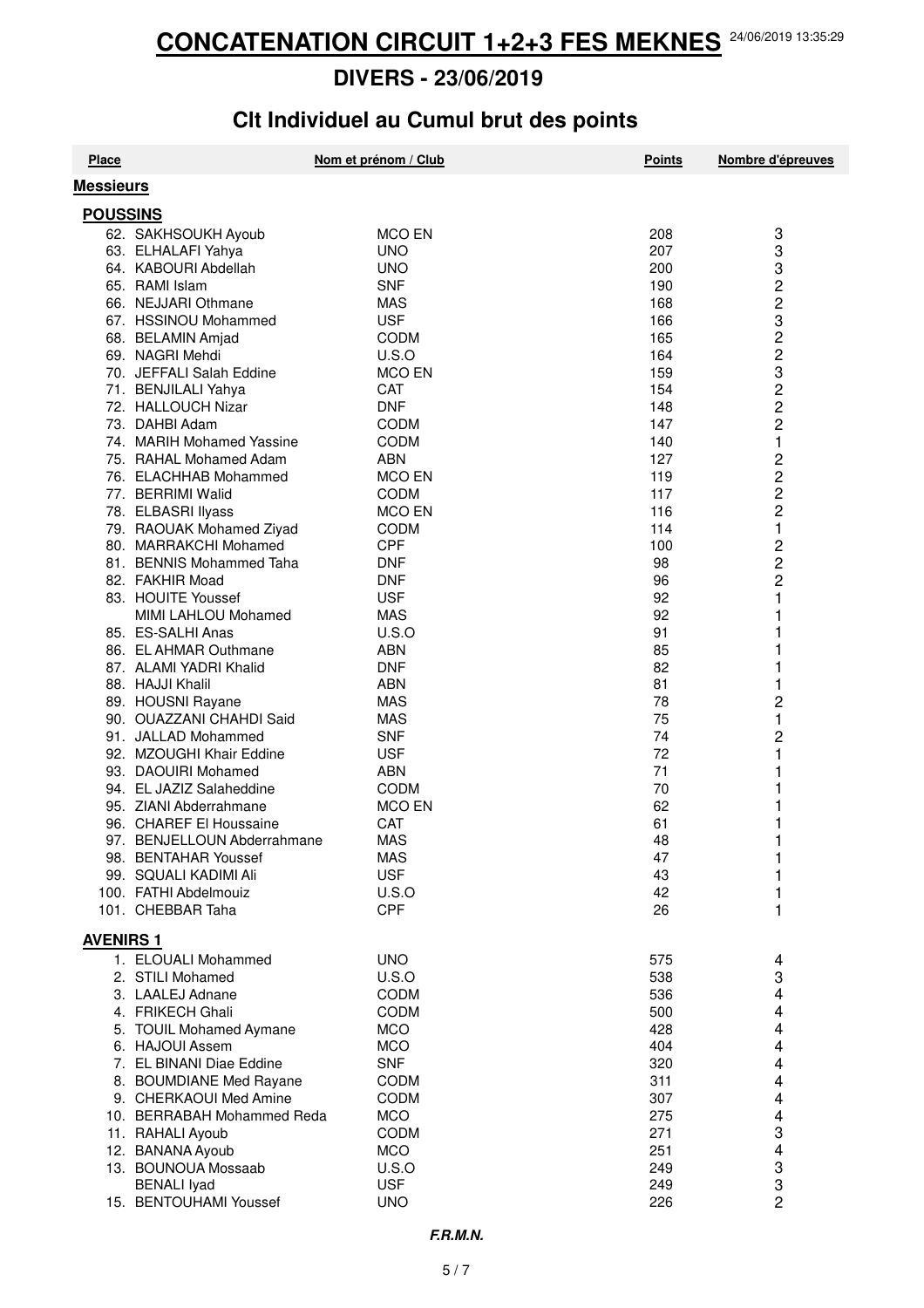# **Clt Individuel au Cumul brut des points**

| <b>Place</b>     |                                                | Nom et prénom / Club      | <b>Points</b> | Nombre d'épreuves       |
|------------------|------------------------------------------------|---------------------------|---------------|-------------------------|
| <b>Messieurs</b> |                                                |                           |               |                         |
| <b>AVENIRS 1</b> |                                                |                           |               |                         |
|                  | 16. BAHBAH Yasser                              | <b>USF</b>                | 220           | 3                       |
|                  | 17. TAIBI Imrane                               | U.S.O                     | 219           | 2                       |
|                  | 18. RAMDANI Mohammed                           | <b>MCO</b>                | 197           | $\overline{\mathbf{c}}$ |
|                  | <b>LACHKAR Houssam</b>                         | <b>USF</b>                | 197           | 3                       |
|                  | 20. BENMOUSSA Ahmed Sami                       | <b>CODM</b>               | 193           | 4                       |
|                  | 21. IDBIHI Larbi Ziad                          | <b>UNO</b>                | 178           |                         |
|                  | 22. BOUGHALEB Amine                            | <b>SNF</b>                | 173           |                         |
|                  | 23. SBAI Ilyas                                 | <b>CODM</b>               | 151           | 2<br>2<br>2<br>2        |
|                  | SEGHROUCHNI Rayane                             | <b>DNF</b>                | 151           |                         |
|                  | 25. KISSI Adam                                 | U.S.O                     | 145           | $\overline{\mathbf{c}}$ |
|                  | 26. SAKHSOUKH Mehdi                            | <b>MCO EN</b>             | 142           | $\overline{c}$          |
|                  | 27. IKEN Youssef                               | <b>DNF</b>                | 135           | $\overline{\mathbf{c}}$ |
|                  | 28. HAJJIOUI Rayane                            | <b>USF</b>                | 124           | 2                       |
|                  | 29. ELMNASRI Aymane                            | <b>CODM</b>               | 121           | 2                       |
|                  | 30. TARAA Ayoub                                | <b>CODM</b>               | 119           | $\overline{c}$          |
|                  | 31. LAHOUITI Ilias                             | <b>DNF</b>                | 118           | $\overline{c}$          |
|                  | 32. MOUSSAID Omar                              | <b>DNF</b>                | 112           | 2                       |
|                  | 33. OUZZAOUI Ghali                             | <b>USF</b>                | 107           | $\overline{c}$          |
|                  | 34. TAZI MOKHA Mehdi                           | <b>CODM</b>               | 104           | $\overline{c}$          |
|                  | 35. AZZOUZ Younes                              | <b>DNF</b>                | 82            | 2                       |
|                  | 36. EL KACHMARI Mohamed Ilyas                  | <b>SNF</b>                | 72            | $\overline{c}$          |
|                  | 37. KASSOU Neyl                                | <b>MAS</b>                | 59            | 1                       |
|                  | 38. EL YAAGOUBI Mohammed Hadine                | <b>ABN</b>                | 53            | 1                       |
|                  | 39. TOUINSI Imad                               | <b>USF</b>                | 51            | 2                       |
|                  | 40. AMRATE Mohammed Anass                      | <b>SNF</b>                | 37            | 1                       |
|                  | 41. EL BARKANY Yassine                         | <b>MAS</b>                | 36            | 1                       |
|                  | 42. AMRANI JOUTEI Ghali                        | <b>CPF</b>                | 31            | 1                       |
|                  | 43. EL GUENNOUNI Adam                          | <b>SNF</b>                | 15            | 1                       |
|                  | 44. JROUNDI Mohamed Taha                       | <b>CPF</b>                | 11            | 1                       |
|                  |                                                |                           |               |                         |
| <b>AVENIRS 2</b> | 1. BENCHEKROUN Yassine                         |                           |               |                         |
|                  |                                                | <b>USF</b>                | 321           | 3                       |
|                  | 2. TAIBI Mohammed                              | U.S.O                     | 281           | 3                       |
|                  | 3. BELHADRI Bilal<br>4. BELRHITI NEJAR Youssef | <b>UNO</b><br><b>CODM</b> | 273<br>249    | ვ<br>ვ                  |
|                  |                                                | <b>CODM</b>               | 249           | 3                       |
|                  | <b>BEN HLIMA Ali</b><br>6. CHAOUCH Abdelkader  | U.S.O                     | 206           |                         |
|                  | AIT TALEB Aymane                               | CODM                      | 206           | 2<br>3                  |
|                  | 8. BROUSSE Montassir                           | <b>CODM</b>               | 188           | 3                       |
|                  | 9. ZOHIR Rayane                                | <b>MCO</b>                | 178           | $\overline{\mathbf{c}}$ |
|                  | 10. BOUNDAR Sami                               | CODM                      | 177           |                         |
|                  | 11. LAKHAL Abdelhakim                          | <b>CODM</b>               | 176           |                         |
|                  | 12. LAHMIDI Aymane                             | <b>CODM</b>               | 171           |                         |
|                  | 13. ELBOUHSSINI Saad                           | <b>CODM</b>               | 168           |                         |
|                  | 14. OUAHMANE Ahmed Yahya                       | CODM                      | 163           |                         |
|                  | 15. MATTOUS Mohammed                           | <b>UNO</b>                | 160           |                         |
|                  | 16. YAHYAOUI Mohammed Reda                     | <b>MCO EN</b>             | 156           |                         |
|                  | 17. ADROJ Taha Khalil                          | <b>CODM</b>               | 150           |                         |
|                  | 18. ENNEDDAM Akram                             | <b>CODM</b>               | 146           |                         |
|                  | 19. BOURAMDANE Yazid                           | <b>USF</b>                | 137           |                         |
|                  | 20. BOUTALEB JOUTEI Yahya                      | <b>USF</b>                | 129           |                         |
|                  | 21. HAMMANI Mohamed Amine                      | <b>USF</b>                | 126           |                         |
|                  | 22. DRISSI Mohamed                             | <b>SNF</b>                | 122           |                         |
|                  | <b>BOUHAMIDI ALAOUI Ilias</b>                  | CODM                      | 122           |                         |
|                  | <b>MOUFADDAL Anas Elhoussine</b>               | <b>UNO</b>                | 122           | 3322222332222222        |
|                  | 25. BOUSAHABA Ilyas                            | <b>DNF</b>                | 117           |                         |
|                  | 26. LAOUIDA Rayane                             | <b>CODM</b>               | 114           |                         |